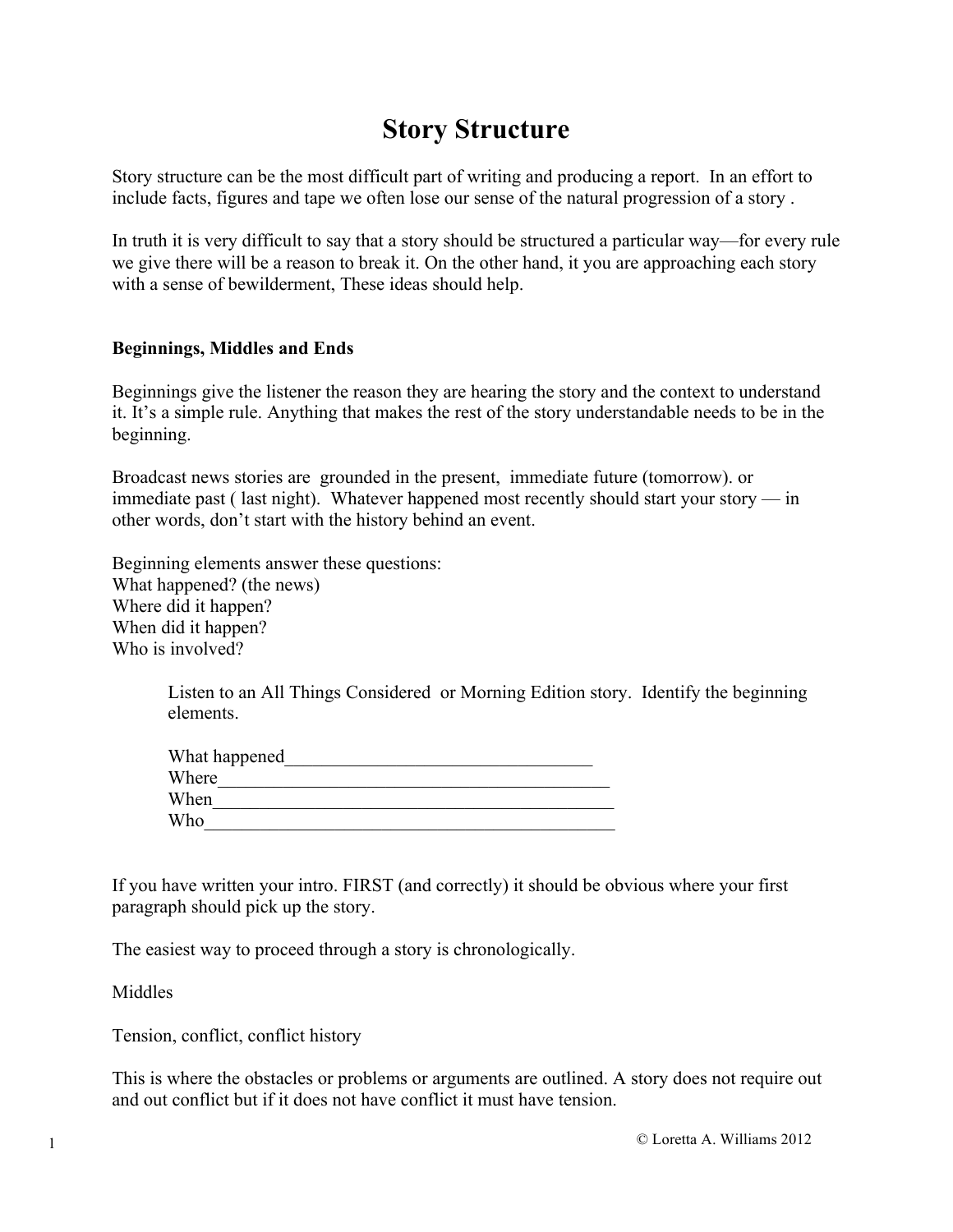How and why are usually middle elements. How did the situation come to exist? How did the opponents respond? Why do the proponents feel they can win? Also any studies, facts, figures and information related to the arguments belong here.

Go back to the ATC or Morning Edition story and identify where in the story the reporter addressed how and why. Listen again for the use of statistics and other factual information.

There is more than one way to organize a middle. Some reports lend themselves to alternating arguments giving two or more sides of a point. Others are best organizing by hearing all the points of one side, then hearing another view discuss all the points from their side.

The End

Ends should be easy but frequently they're not. Some stories seem unstoppable. Here are a few options for ending stories.

Look forward. What will happen next?

Analyze. After hearing the arguments fill some holes for the listener. What hasn't been considered by either side? What larger force may come to bear on the issue?

Give the listener a final thought. Your insight into an issue may make the story memorable.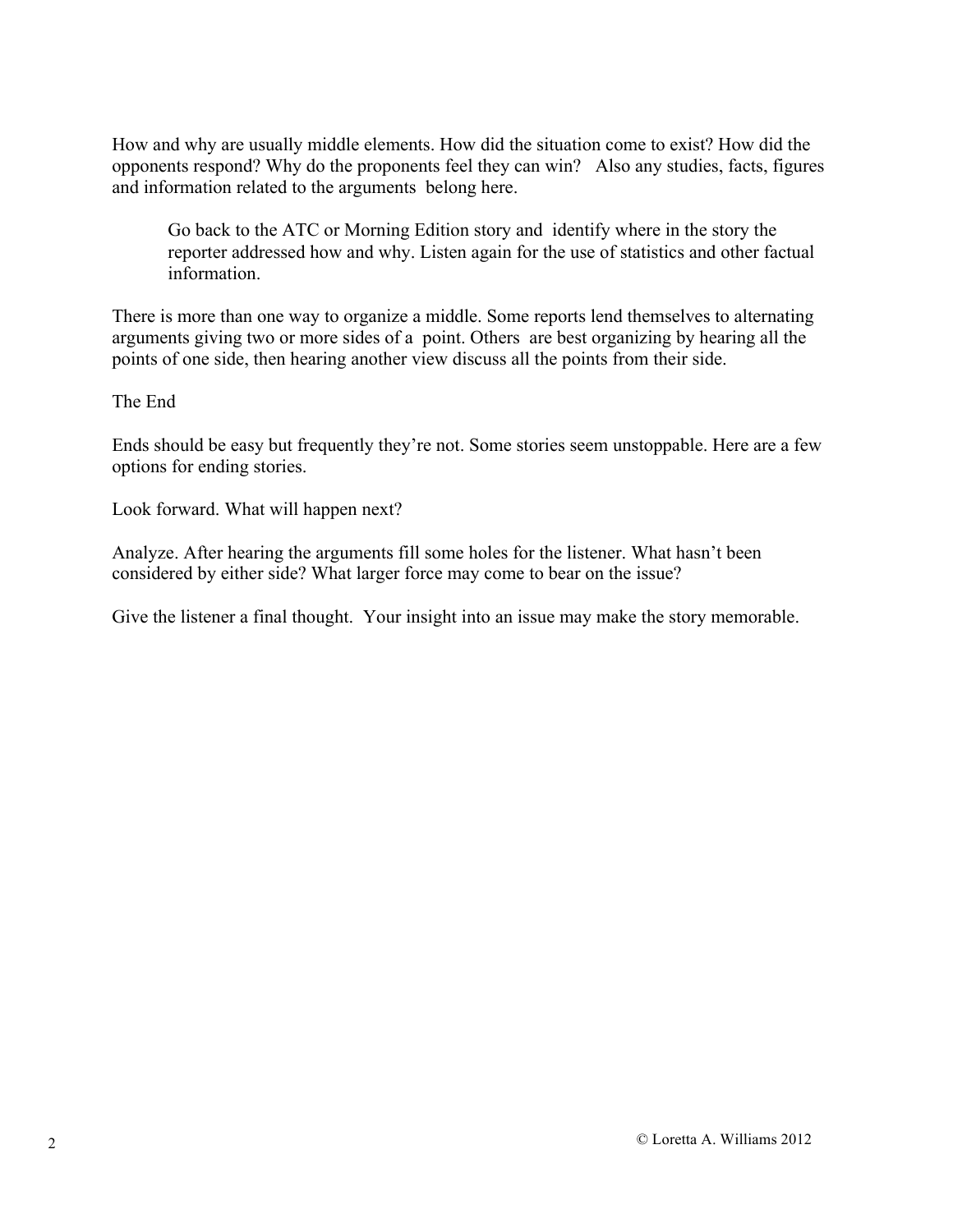## Sounds & Scenes

Most good stories give the listener or reader a sense of place. In print this is often accomplished by description, in TV with pictures — in radio we use a combination of description and sound. Not all stories lend themselves to the use of sound imagery or what some producers call the "sound scape" but if you want to place the listener where you are, you have to bring an image to the mind's eye of the person listening to your report.

Think Visual

Our ears and eyes capture a scene in a similar fashion. Some things happen in the foreground, some mid ground, some in the background. Scenes are dynamic. Sounds in the background move to the foreground (often when we don't want them to such as airplanes going overhead) mid ground sound moves back. This is why headphones are important!

As a reporter you are almost always in the foreground either as an observer or as a participant. The person you are interviewing is in the foreground, and sometimes an illuminating sound will be in the foreground.

Midground sound tends to be sound that helps us understand where we are but doesn't necessarily need to be noted.

example: the sound of a door as you go from outside to inside. A truck pulling up to a stop, an ice cream truck going by in a neighborhood.

True background sound doesn't call attention to itself unless it's not there. Hubbub at meetings, traffic ambiance, anything you can make a into a bed and loop is background.

A story composed of trax, acts and background sound probably could have been done without sound.

Distinct sounds are best— ones that have some activity to them.

Let the interviewee help with imagery. Get her out of the office to give you a tour. Have her describe what she sees.

Close your eyes. What do you hear that needs no explanation, what do you hear that will? Think about where you are, choose the sights and sounds that are unique to that place.

Outside sound is difficult to control. Do a mix of outside and inside interviews.

Make Your Written Description Count

If you describe a street scene as a crowded boulevard with taut, tan bodies with everyone parading by in expensive sunglasses you've narrowed the place down to Los Angeles or Rio De Janeiro.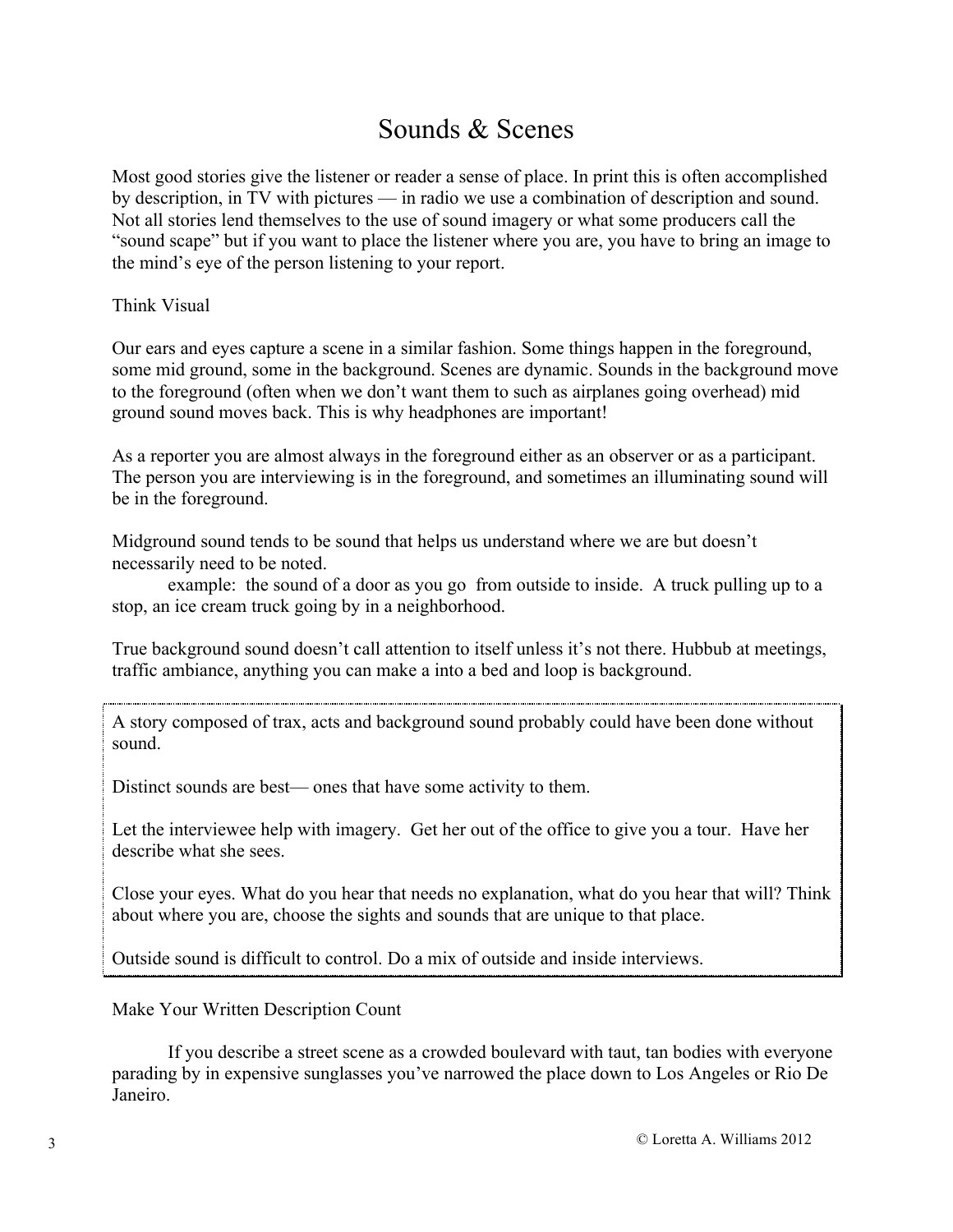Pick details that mean something to the story.

The fact that someone wears sneakers is unimportant until you learn that this person rarely has time to sit down.

Take notes on where you are. Be specific. Not just fence — split rail fence, not just tree lodge pole pine. If you have time, use a camera.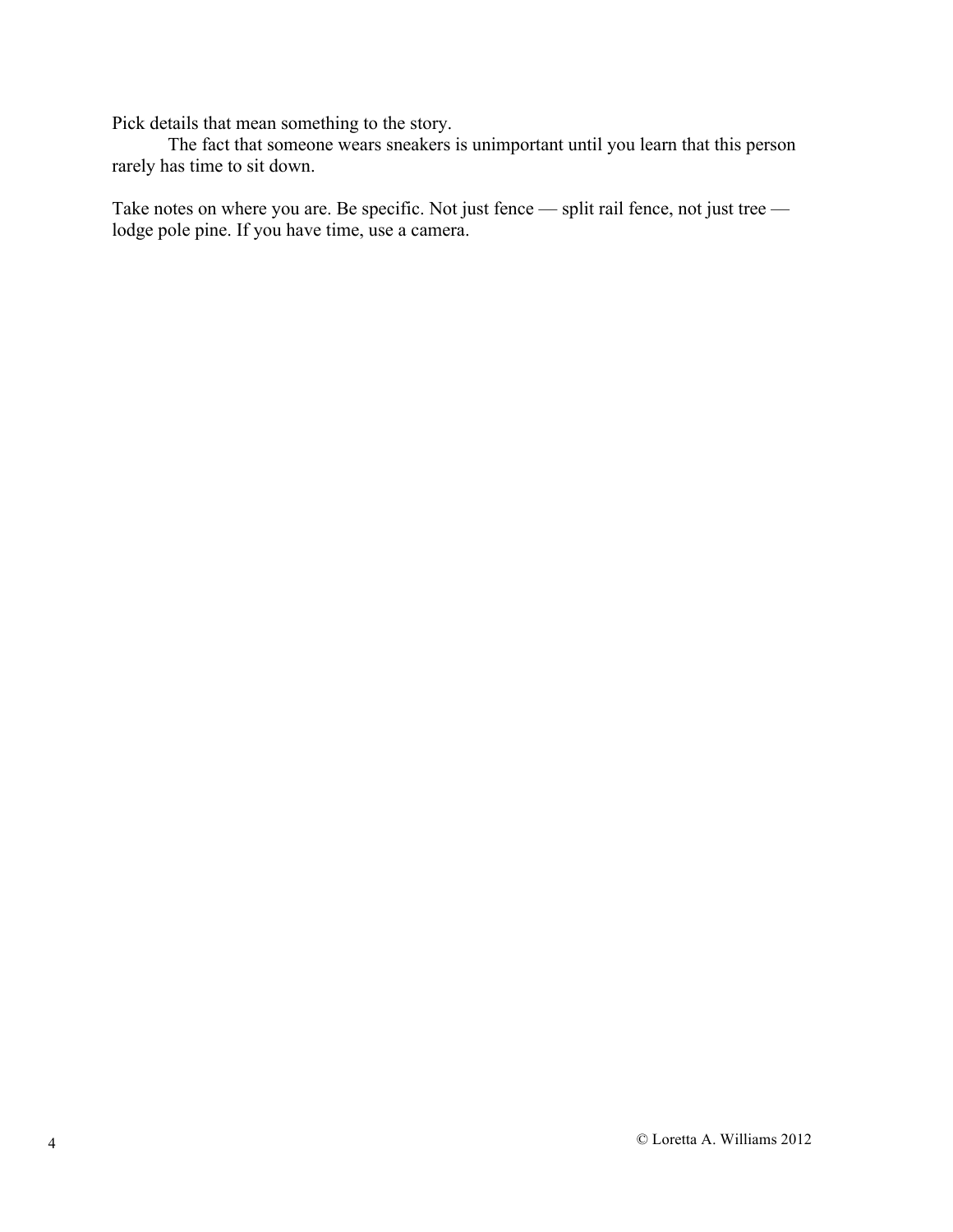# **Radio Writing**

**Write for the Ear Write the Way You Speak Write Simply ALWAYS read copy aloud**

- One thought per sentence
	- commas, ands and buts should be clues to place a period
- Use nickel words for dollars words three syllables words become two syllable words, two syllables become one

*"The city will utilize the funds soon." vs. "The city will use the funds soon."*

• Use active verbs

avoid conjugations of to be, especially was, has been, will be. use verbs that work.

*"Karen Owens was fired from her job at Conoco last Friday." vs. "Conoco fired Karen Owens last Friday."*

• Present tense

avoid words that end in -ed, ing or -ly

• Avoid dependent clauses

avoid separating subjects and verbs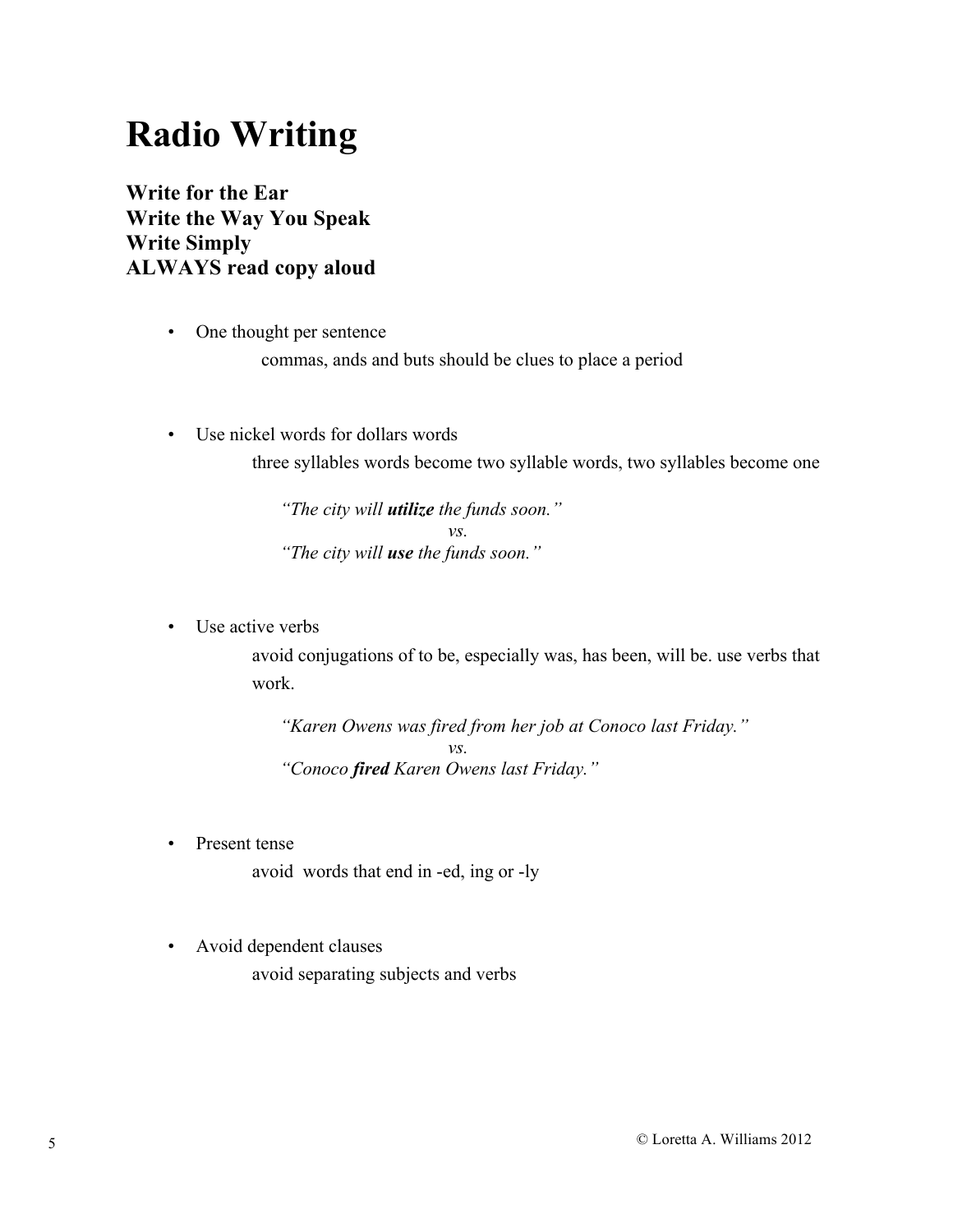• Round off numbers

say half instead of 50 % less, double instead of 100% more

*\$8,510,000 becomes eight and a half million dollars, not \$8.5 million.*

- Watch for fudge and clutter words somewhat, appears, however, although
- Check attribution attribute information, make sure name attribution is close to actuality
- Word choice refine your choice: the river is dark vs. the river is murky
- Look for redundant words and ideas
- Rewrite clichés
- Remember: radio paints pictures for the mind.